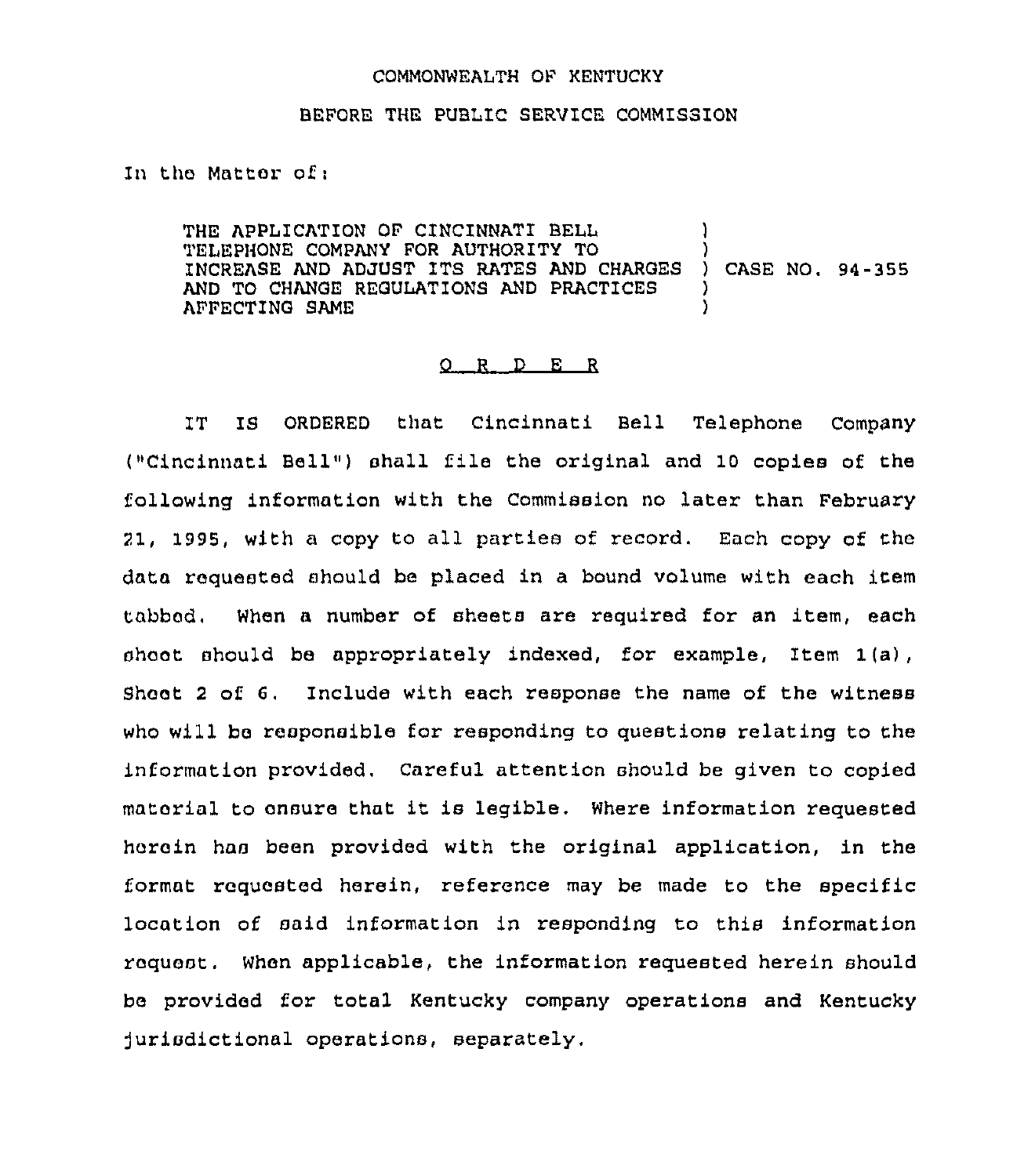All questions relate to Cincinnati Bell's January 13, 1995 response to the Commission's Order dated December 16, 1994,

1. The exhibits on pages <sup>1</sup> and <sup>2</sup> of <sup>3</sup> of response <sup>2</sup> indicate that capital leases increased \$1,792,000 between the two periods. The interest rate in these capital leases is shown as 13 percent. Who are the lessors and why were these leases entered instead of using short-term debt, considering the high interest rate?

2. Page 1 of 3, response  $9(a)$  reflects a decrease of  $$6,105$ million in Carrier Billing and Collecting Revenue. Explain what caused this decline.

3. Are any of the inventory amounts in accounts 1220.xx shown in response to question 11 associated with nonregulated activities7 If no, where are these inventories recorded7 If yes, which accounts include nonregulated materials and supplies and what amounts are included in each account identified7

<sup>4</sup> . Provide a calculation of Kentucky Rate Base as shown in Attachment <sup>2</sup> of Coogan's testimony using average numbers instead of end-of-period. Explain why it would not be appropriate to use averages since revenues and expenses were not brought to end-ofperiod amounts. Also calculate the average capital during the period and calculate the return on capital using this average.

5. With regard to response 12, explain in detail the following increases on a total company basis and determine the portion of each allocable to Kentucky operations.

a. The  $$52,511,000$  increase in buildings.

b. The \$8,793,000 increase in furniture.

-2-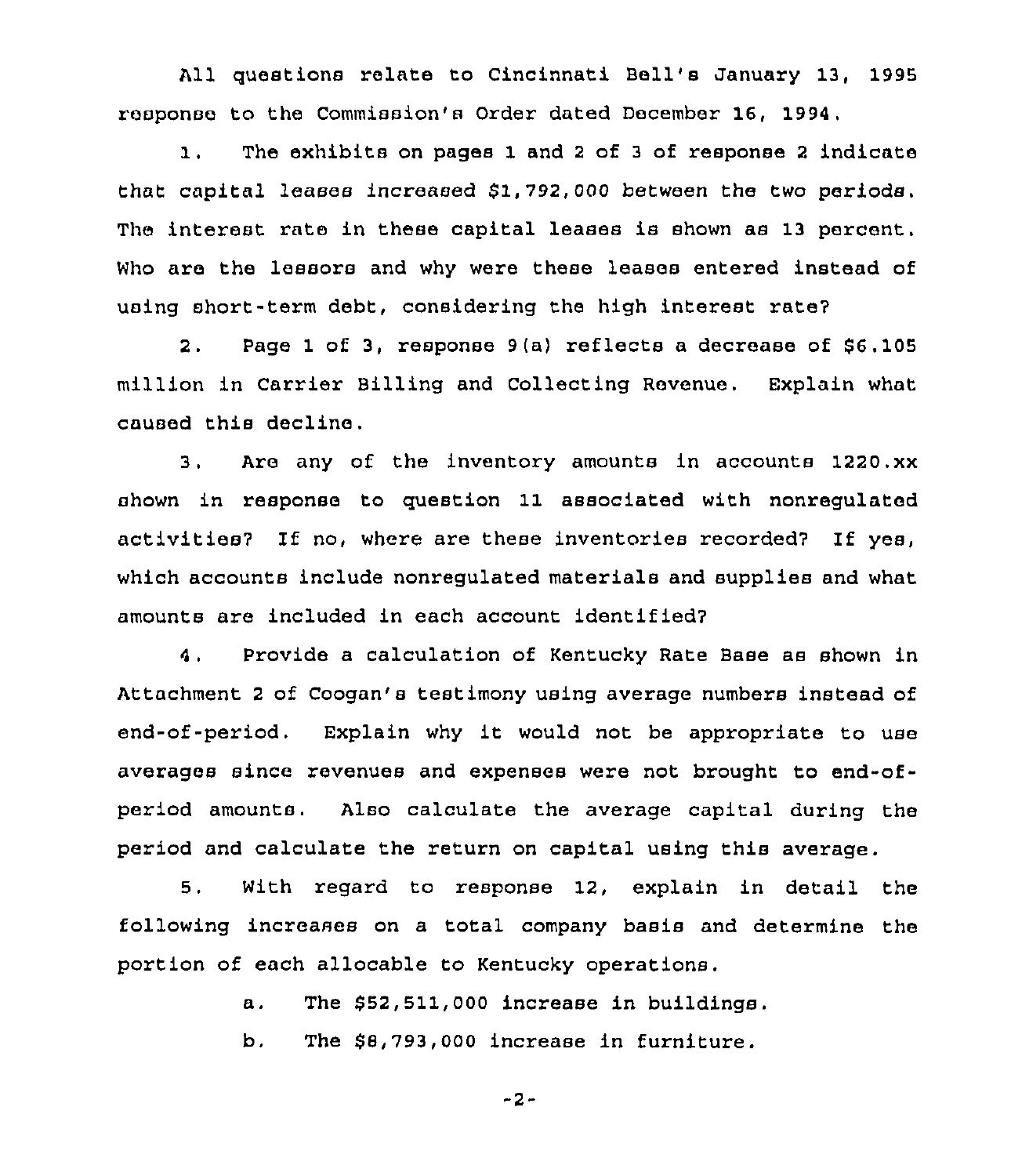c. The \$963,000 increase in art works,

d. The \$12,954,000 increase in company communications equipment.

e. The \$59,140,000 increase in general purpose computers.

f, The \$33,069,000 increase in poles.

6. With regard to response 16, page <sup>7</sup> of 8, explain why directory revenues do not reflect any change from the prior year for the first <sup>5</sup> months of the test period.

7. With regard to response 22(a), were the institutional advertising expenditures in this response excluded from test period expenses7 If no, why not7 If yes, explain how the amounts excluded were calculated. Provide details of the advertising expenditures summarized in 22a, pages 1-6 or identify where they are shown.

8. Explain in detail the components of the \$572,570.69 entry at line 46 of response  $22(q)$ .

9. Why is employee concession service not imputed as additional revenues to Cincinnati Bell's test period7

10. Response 24 does not include salaries and expenses for any individuals in the regulatory affairs department. Why were these individuals not shown?

11. The following questions relate to response 38:

a. Pages <sup>42</sup> and <sup>43</sup> relate to a bill to Cincinnati Bell for the repair of pagers. Was the test period amount adjusted for

-3-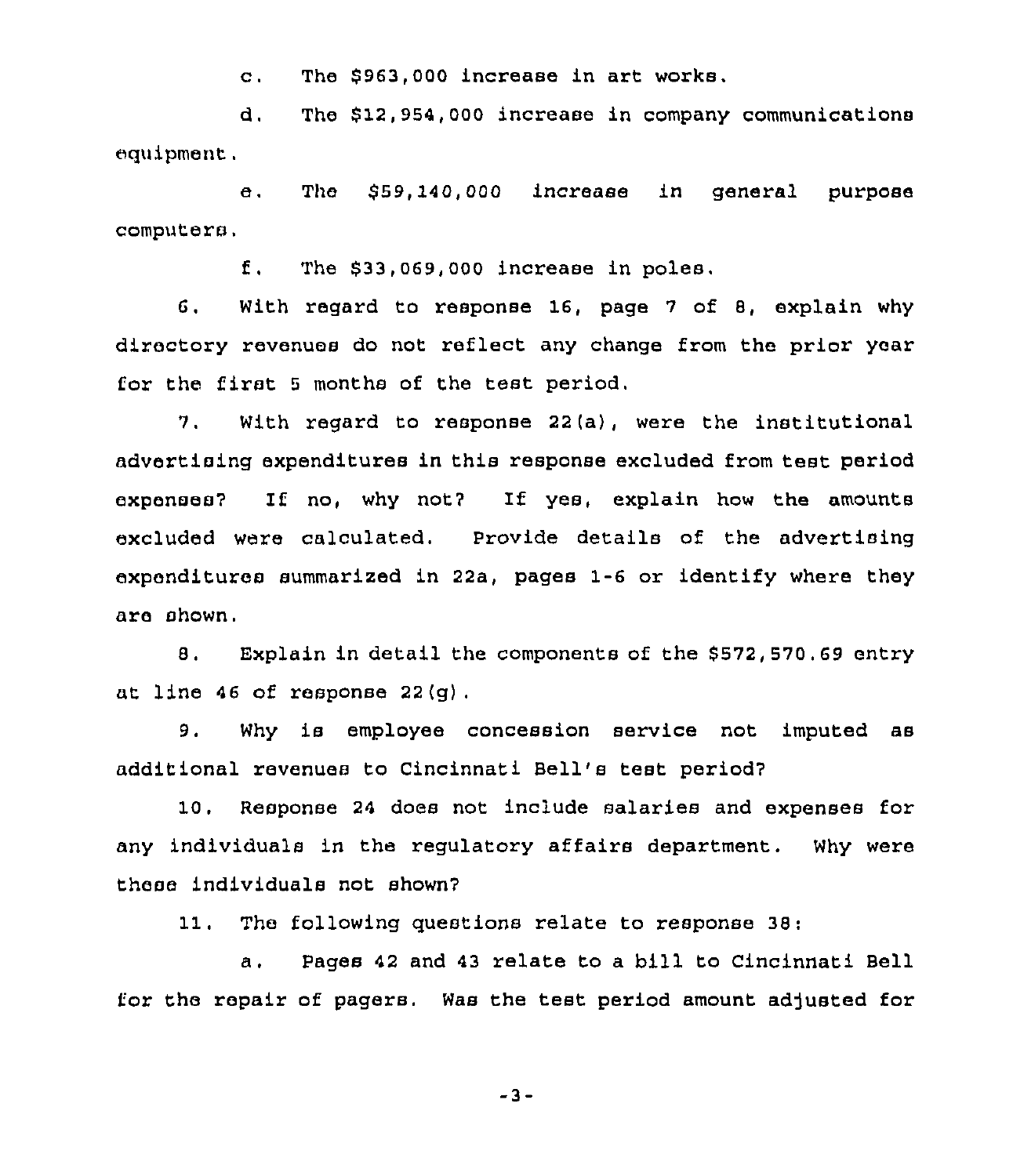out of period charges? If no, why not? Were any of these charges incurred for pagera that only provide one-way service?

b. Explain the type of apace rental covered by tho invoices beginning at page 46. How was the monthly rental figure derived?

c. Was the AT&T Readylins expenditure included in teat period cost of service? Explain the services covered by this invoice.

d. What types of services are coverod by Norroll billing'?

e. Explain services covered by ths invoice on page 4l7 of 770. How are invoice prices determined7

f. Dose Matrixx Marketing provide services to any other entities? If yes, what companies? If no, how are the per hour rates charged to Cincinnati Bell determined?

g, Explain how ths 880 psr hour rats was determined on the invoice at page 449 of 770,

h, The invoice at page 465 of 770 indicates charges for Interactive Video Distance Learning Research. To what geographical area did this charge relate? Were any of these charges allocated to Kentucky7 If eo, how much?

i. Invoices at <sup>478</sup> and <sup>479</sup> of <sup>770</sup> indicate research for Centrex. Were any of these charges allocated to Kentucky? If no, why not?

> d., Explain "SERQUAL" invoices.

> > $-4-$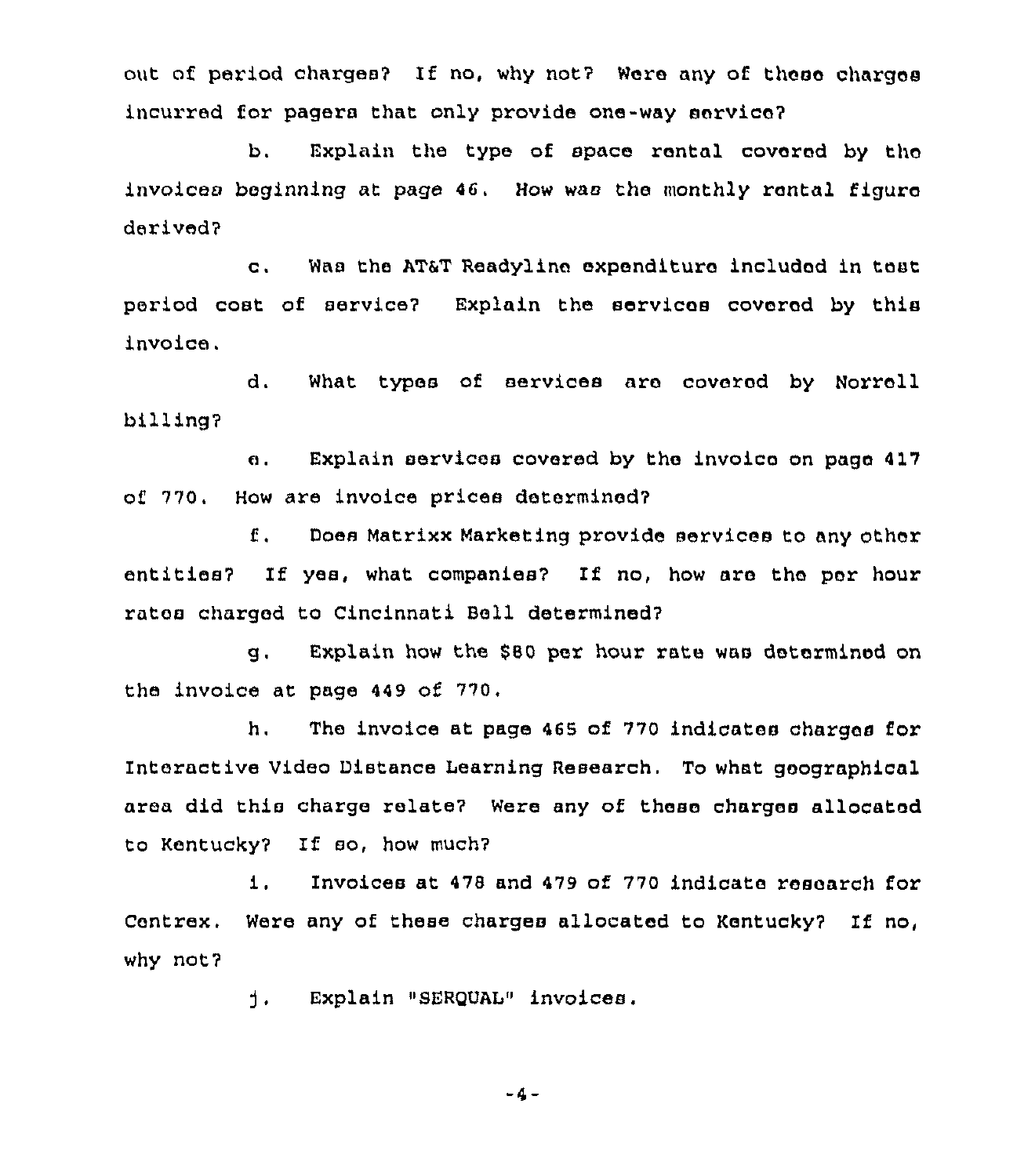k. Explain the invoice at page 534 of 770. What are interest advances and how do they work?

1, How was the Management Fee of \$ 764,685.79 shown in the invoice on page 536 of 770 determined? How was the Kentucky portion of the total invoice determined? Why did this charge increase from this amount in August to \$1,245,278,42 in November?

m, Explain the "Post Retirement Contribution to VEBA» shown on page 567 of 770.

n, Explain the invoice at page 605 of 770.

o, In what accounts was the invoice at page 665 of 770 recorded? Were any charges allocated to the Kentucky jurisdiction? ls voice mail a detarif fed service? If yes, were these charges included in test period cost of service? If no, how were they excluded?

p, Are any paging services provided to Cincinnati Bell by Cincinnati Bell Massaging considered one way paging7 If yes, have any costs been allocated to the Kentucky jurisdiction?

12. Explain how charges to Cincinnati Bell from Cincinnati Bell, Inc, ("CBI") are allocated to Kentucky. Are any activities billed by CBI to Cincinnati Bell relating solely to the Ohio )urisdiction, being allocated to Kentucky? If yes, identify the activities and the amount allocated to Kentucky, If no, explain the controls which prevent this.

13. Response 56 states that no working capital requirement was used in the Ohio case. Was one proposed in the initial filing? If yes, how was it determined? If not included in the original

-5-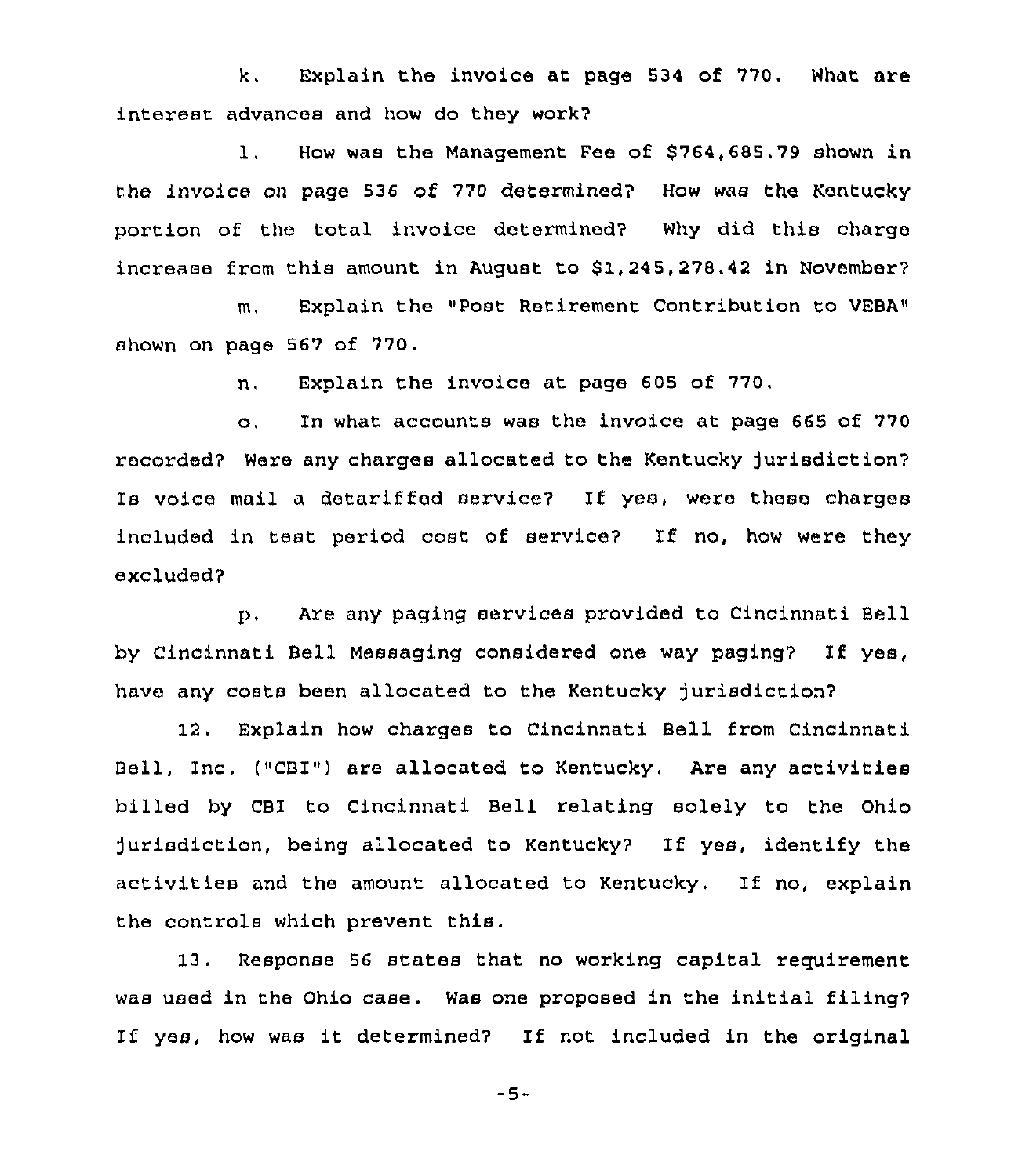filing, why not? Would a working capital requirement have been included if the case was not stipulated in Ohio? If yes, how would it have been determined and how much would it have been'

14. To whom is the publication "Access Ability" distributed? 15. a. Were the costs of the advertising examples in response 57 allocated, at least in part, to the Kentucky jurisdiction? If no, why not?

b. Are advertising costs of CBI or other subsidiaries allocated to Cincinnati Bell and eventually, at least in part, to the Kentucky )urisdiction? Does Cincinnati Bell pxovide advertising in the form of bill inserts for nonregulated sister companies or other nonregulated or competitive companies? If yes, how is Cincinnati Bell compensated for this service and how are the revenues recorded?

c. Are any of the advertisements included in response 57 for services not regulated by this Commission?

16. In response 58, the company states that the largest component of operating expenses is "other." The total for other is \$236,234,000. Provide a schedule of the individual 10 largest components. If depreciation is included in this amount, are the most recently approved rates reflected in the depreciation for the test year?

17. With regard to response 59, explain why an affirmative response would not be reasonable.

18. With regard to response 60, can demand in local exchange areas for <sup>a</sup> local telephone call be measured? If no, why not?

 $-6-$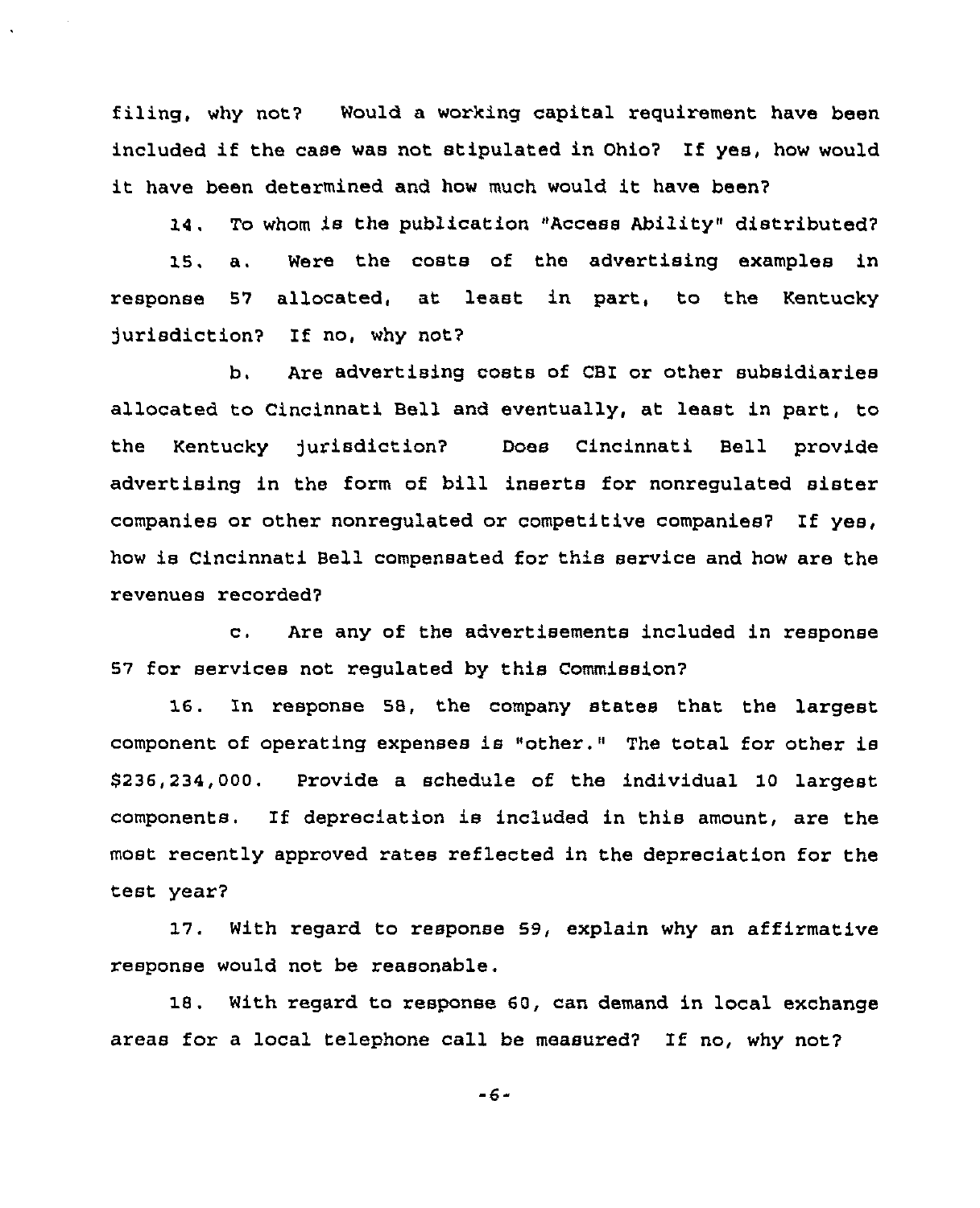19. With regard to response 62, what is the level of demand of customers in the southern counties of the service area for Extended Area Service ("EAS")? If there is little demand, justify the increased local service rates.

20. Explain the "Usage" method. How can factors baaed on usage be determined for local exchange service7

21. Response 70 indicates that coat savings from retirement incentives were not reflected in the test period. Were payroll, benefits, and increases on these items for employees no longer employed also included in the test period?

22. Although inside wire activities are deregulated, is it not necessary to impute costs and revenues from both simple and complex inside wire service to set rates for tariffed intrastate services (FCC Docket 79-105 dated February 14, 1992)?

23. Separate the State, Local, and Other Operating taxes on Attachment <sup>3</sup> of Coogan's testimony into their component parts.

24. Provide the computation of the 1,559315 revenue conversion factor as shown on attachment <sup>4</sup> of Coogan's testimony.

25. Provide calculations of the effective rate for Federal Income and State Income taxes.

26. Are expenditures for such things as membership dues, employee awards, etc., included in the cost of service during the test period7 If yes, why7

27. a. In which Part 32 Account are the CBI Management Fees shown in response 33 (c) recorded?

 $-7-$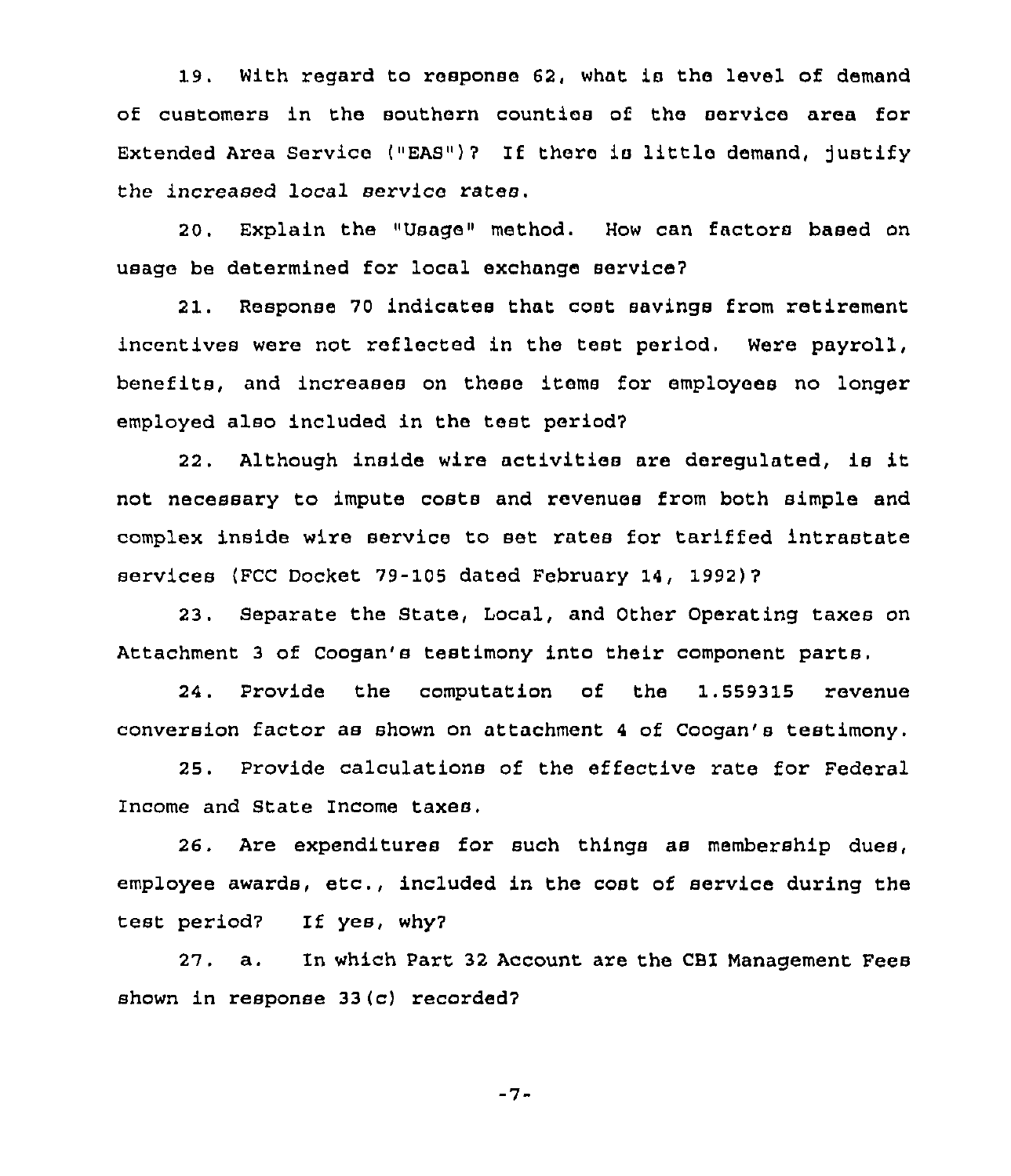b. For the test period, what percentage of these charges were allocated to Kentucky jurisdictional accounts and what were the dollar amounts allocated?

28. a. With regard to Response 17, page <sup>5</sup> of 8, "Total Company Regulated Activities," Depreciation expense on Telephone Plant In Service increased from \$7,410,000 in January 1994 to \$ 10,578,000 in February 1994. The levels of depreciation for the months of March through July are approximately \$9,100,000. Explain the increase in February and the levels for March through July. What dollar amounts of depreciation were allocated to Kentucky jurisdictional accounts during the test period? Provide an exhibit detailing the determination of the depreciation expense allocated to Kentucky

b, At page 6 of 8, explain the 30,58 percent and 54.98 percent increases in Executive and Planning Expenses respectively,

c. At page <sup>7</sup> of 8, explain the 12.09 percent increase in other General and Administrative expense.

29. <sup>A</sup> newspaper article in the January 26, 1995 edition of the Lexington Herald-Leader announced that Cincinnati Bell would eliminate 800 positions. When will these positions be eliminated? Are the expenses (wages, benefits, etc.) associated with these positions included in the test year? If yes, quantify the financial impact of the elimination of these positions on the test year and provide a revised expense level for the wages, benefits, etc., which were increased by Cincinnati Bell's wage and benefit adjustments.

-8-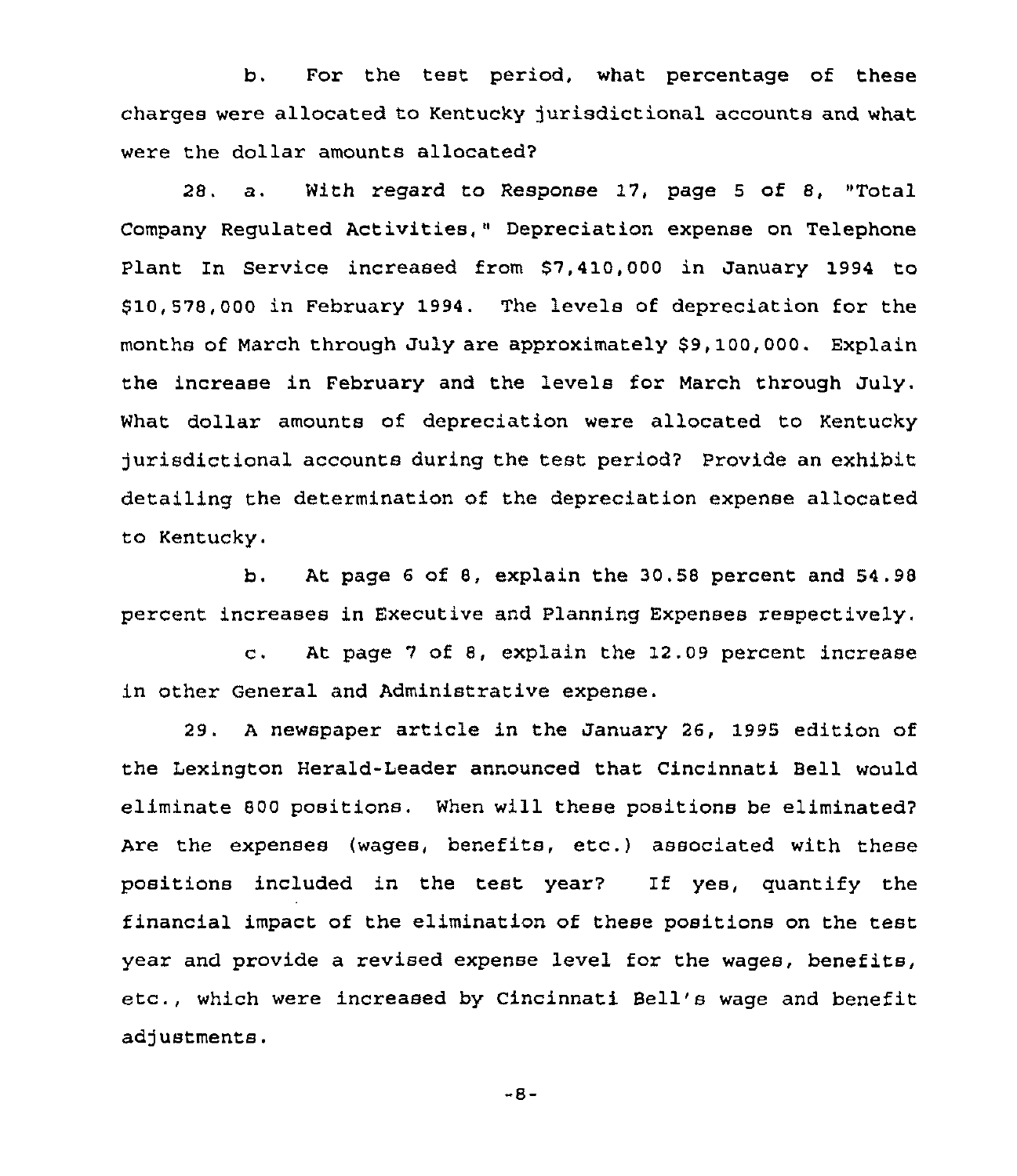30. Refer to the actuarial report provided in response 51.

a. Does the report cover employees of Cincinnati Bell, Inc. or Cincinnati Bell Telephone Company only?

b. Provide the actuarial report for employees not covered by bargaining agreements and specify whether it covers Cincinnati Bell, Inc. or Cincinnati Bell Telephone Company.

c. Explain why the actuarial assumptions Used in the report differ from the actuarial assumptions in the 1993 Cincinnati Bell, Inc. Annual Report.

d. Explain how the actuarial report was used to develop the attachment provided in response to Item 51(e) .

31. Refer to the attachment provided in response to Item  $51(e)$ .

a. Was a portion of the total Other Postretirement Employee Benefits ("OPEB") cost capitalized? If so, provide workpapers showing the total OPEB cost, the amount which was capitalized, the rate used to determine the amount capitalized, and basis for the capitalization rate used. If <sup>a</sup> portion of the OPEB cost was not capitalized, explain why not.

b. The attachment shows the total company OPEB expense for the test period for Cincinnati Bell Telephone Company as \$ 17,039,220. According to the 1993 Cincinnati Bell, Inc. Annual Report, page 50, the 1993 OPEB cost for the entire organization was 919,840,000. Explain why this amount of OPEB expense was allocated to the telephone subsidiary.

32. Refer to the response to Item 54.

 $-9-$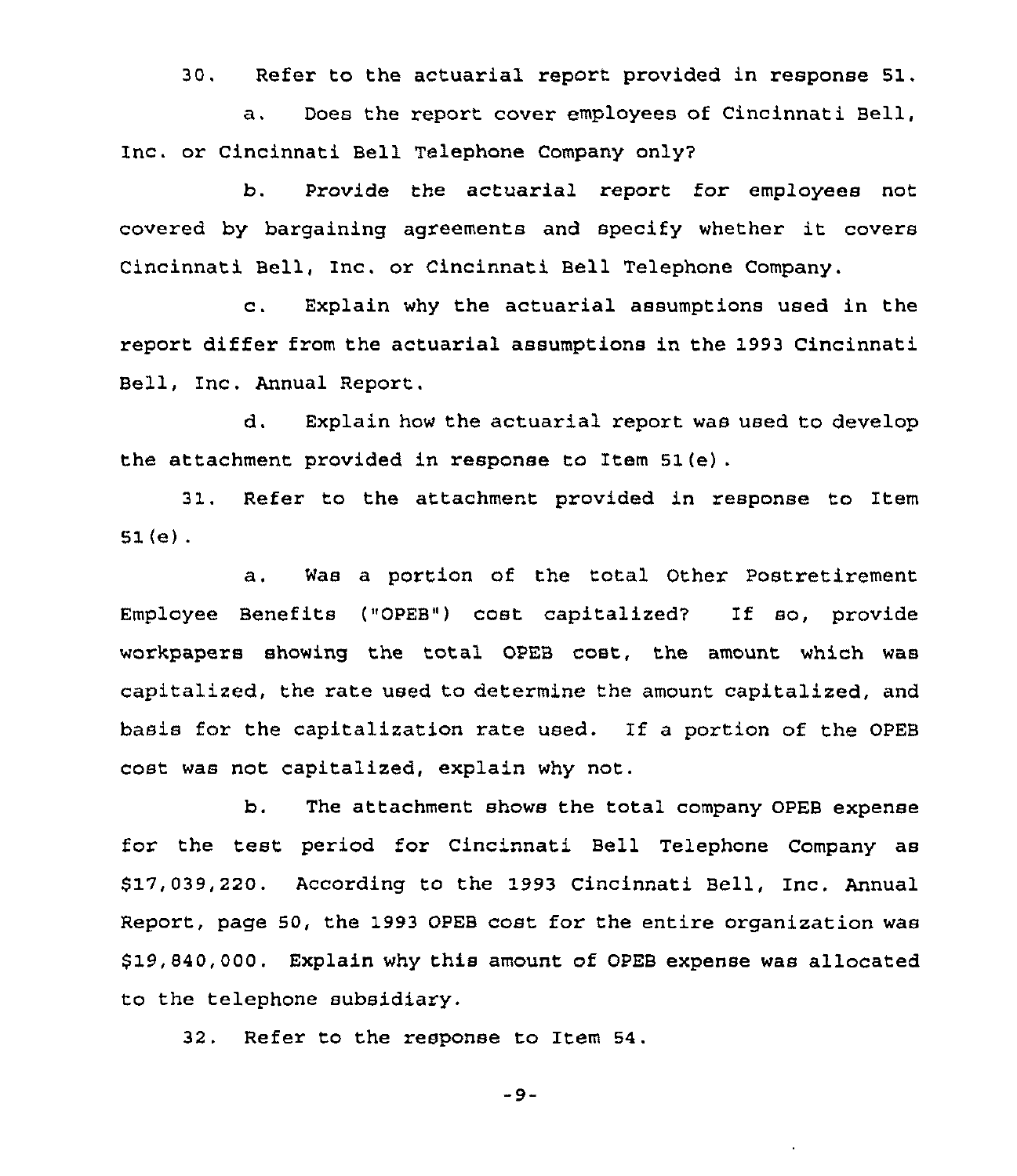a. According to the 1993 Cincinnati Bell, Inc. Annual Report, page 51, the total effect of adopting Statement of Financial Accounting Standards 112 ("SFAS") for the entire organization was approximately \$<sup>5</sup> million. How was it determined that \$3.7 million of this amount should be allocated to Cincinnati Bell Telephone Company?

b. As the \$3.7 million for adoption of SFAS 112 is not a recurring expense, justify its inclusion in test year expenses. How much of the S3.7 million is included in test year expenses as a Kentucky intrastate regulated expense?

33. At page 10 of R. T. Findlay's testimony, he states that 90 percent of the access lines will have rate uniformity. What percentage of Cincinnati Bell's access lines currently have rate uniformity? If rate uniformity is a Cincinnati Bell goal, why are there different exchange rates in Kentucky?

<sup>34</sup> . Cincinnati Bell states that its southern exchanges will cause the costs associated with EAS and therefore should pay for its implementation. Would an optional area calling plan, offered to all exchanges, better apportion costs than the EAS plan?

35. Why do many of the factors used to allocate amounts to regulated activity on WPC4.1, supplied in response to Item 19 exceed 100 percent?

36. In Schedules PSCK No. 17-Al and PSCK No. 17-A2 provided in response to Item 17, Cincinnati Bell reported a total company regulated loss of \$996,000 (with \$128,000 of the loss determined to be Kentucky jurisdictional) in Account 7160, Other Operating Gains

-10-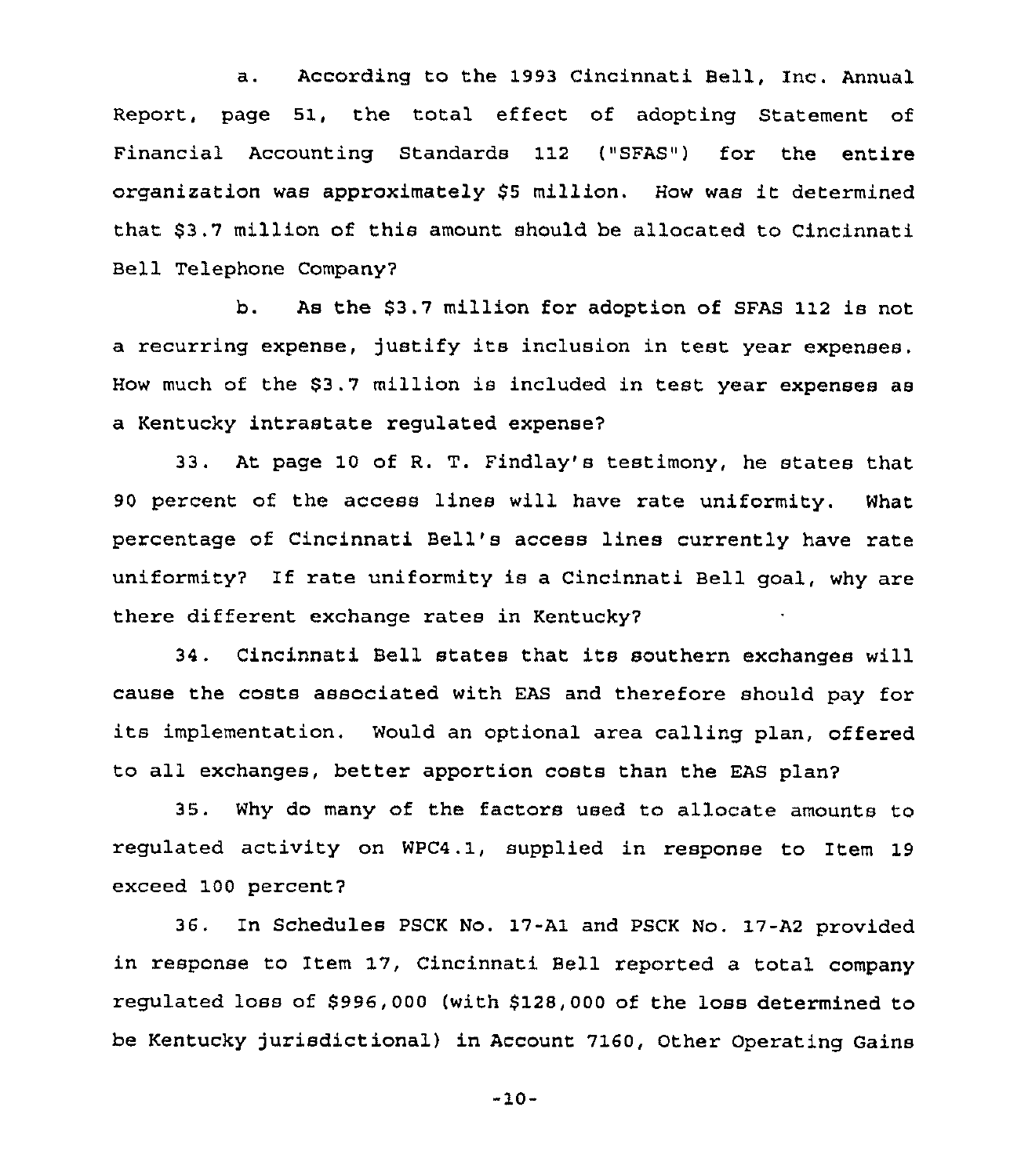and Losses. Explain the nature of this loss and indicate whether it is expected to recur. If it is not expected to recur, justify its inclusion in the determination of revenue requirements.

37. The following questions are for Robert E. Sigmon:

a. Explain how Cincinnati Bell's recent Ohio case was different from traditional filings. Provide <sup>a</sup> copy of the stipulation among the parties and the final order issued by the Public Utilities Commission of Ohio ("PUCO") on May 5, 1994.

b. Provide the capital structure and cost associated with each component of the capital structure requested by Cincinnati Bell and authorized by the PUCO.

c. Provide <sup>a</sup> copy of any testimony filed before the PUCO on rate of return in the recent case.

38. The following questions are for Dr. James H, Vender Weide:

a. Provide copies of any articles discussing the cellular/multimedia phenomenon, its affects on share prices and. growth expectations.

b. Why are publishing companies included in the group of risk comparable companies? Are they not subject to the "multimedia phenomenon"7

c. Determine <sup>a</sup> group of comparable telecommunication companies and perform a Discounted Cash Flow ("DCF") analysis on the group. Quantify and discuss any adjustments to the DCF results separately. Provide all supporting documentation.

-11-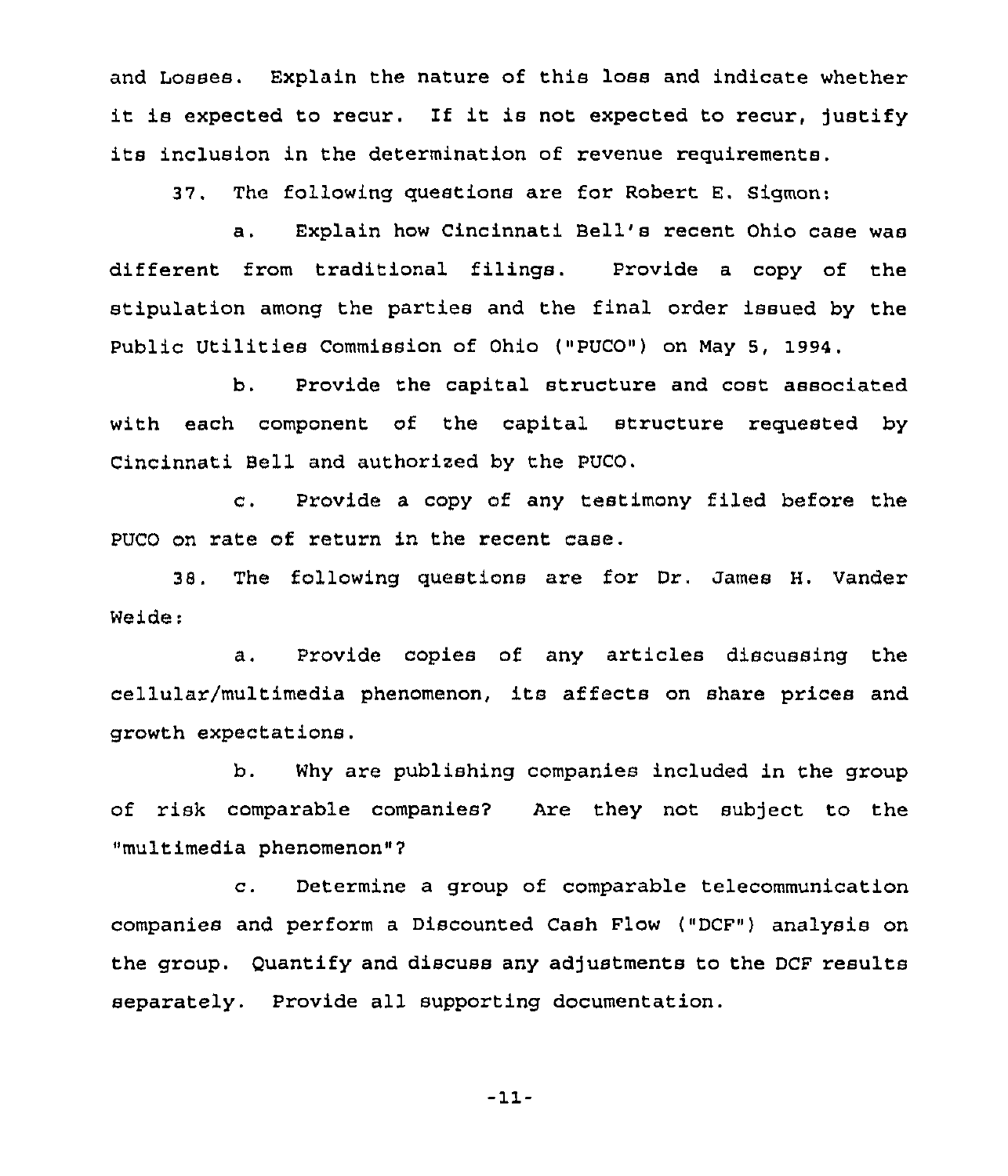39. Question 74 of the Commission's Order requested detailed analysis of the five alternatives considered by Cincinnati Bell prior to the submission of its case. Provide <sup>a</sup> full price-out of each of the five alternatives showing demand and any changes as a result of repression or stimulation, prices, and revenue impact on the current rate structure of the company.

40. Were changes to rates for other services considered? specifically, were any alternatives considered which would mitigate the magnitude of the proposed rate changes in the SB rate schedule7

If not previously provided as one of the five 41. alternatives, provide a price-out maintaining the current optional EAS and Community Connection Service tariffs and incorporating optional measured and premium plans in which both the southern and northern exchanges could participate.

42. Under Cincinnati Bell's proposal, which exchanges will have toll- free calling to Cincinnati? Which exchanges will have toll-free from Cincinnati7

43. For each exchange, provide the rates by customer class of all optional EAS and Community Connection Service options.

44. If the Commission adopts the proposal flat-rate EAS for the southern exchanges, will the interexchange carriers be allowed to compete for intraLATA calls upon implementation of Administrative Case No. 3237<sup>1</sup>

 $\mathbf{1}$ Administrative Case No. 323, An Inquiry Into IntraLATA Toll Competition, An Appropriate Compensation Scheme For Completion Of IntraLATA Calls By Interexchange Carriers, And WATS Jurisdictionality.